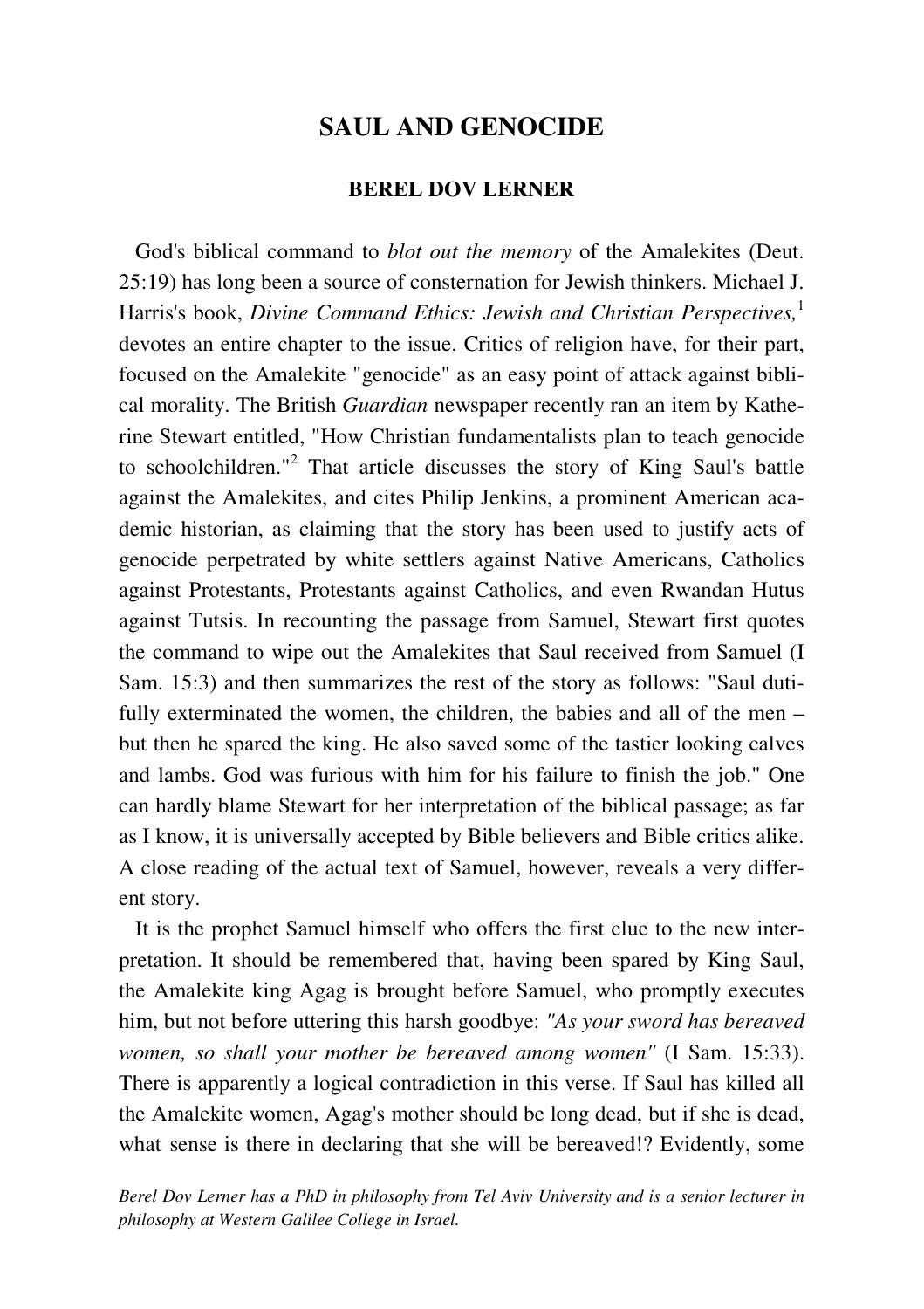of the women –Agag's own mother at least – must have survived Saul's onslaught. However, for those who have read beyond the story of Saul's battle there is no need for pedantic demonstrations that some Amalekites survived the war. After all, just twelve chapters later (I Sam. 27:8) we find David attacking the Amalekites, who later return the favor: *By the time David and his men arrived in Ziklag, on the third day, the Amalekites had made a raid into the Negev and against Ziklag; they had stormed Ziklag and burned it down. They had taken the women in it captive, low-born and high-born alike* (I Sam. 30:1-2). If Saul had exterminated all of the Amalekites, who was left to fight against David?

 In order to arrive at an interpretation that will solve these quandaries, our story must be dissected into its relevant sections. These are: 1) Samuel's command to Saul (I Sam. 15:1-3); 2) Saul's execution of the command (15:4- 9); 3) God's complaint to Samuel and the latter's reaction to it (15:10-12); and 4) Samuel's condemnation of Saul (15:13-31).

 The operative verse in Samuel's command is categorical and chillingly straightforward: *'Now go, attack Amalek, and proscribe all that belongs to him. Spare no one, but kill alike men and women, infants and sucklings, oxen and sheep, camels and asses'* (15:3). Saul's actual execution of the command is more complicated. He first assembles his troops, approaches the Amalekite city, and warns the Kenites to stay clear of the fighting. Finally, we have arrived at Saul's attack, which is described as follows: *Saul destroyed Amalek from Havilah all the way to Shur, which is close to Egypt, and he captured King Agag of Amalek alive. He proscribed all the people, putting them to the sword* (15:7-8). Take note that these verses are written in the third person *singular*. What does this signify? We are surely not expected to believe that Saul vanquished the Amalekites single-handed; rather, we are to understand that in fighting the Amalekites Saul's troops served as instruments of his will. Saul alone decided what was to be done and his men simply followed his orders. At this point, however, the biblical narrator expands the compass of volition to include Saul's troops, and the text moves abruptly into the thirdperson plural: *But Saul and the troops spared Agag and the best of the sheep, the oxen, the second-born, the lambs, and all else that was of value. They would not proscribe them; they proscribed only what was cheap and worthless* (15:9). Apparently, Saul has now abandoned his role as sole decision-

JEWISH BIBLE QUARTERLY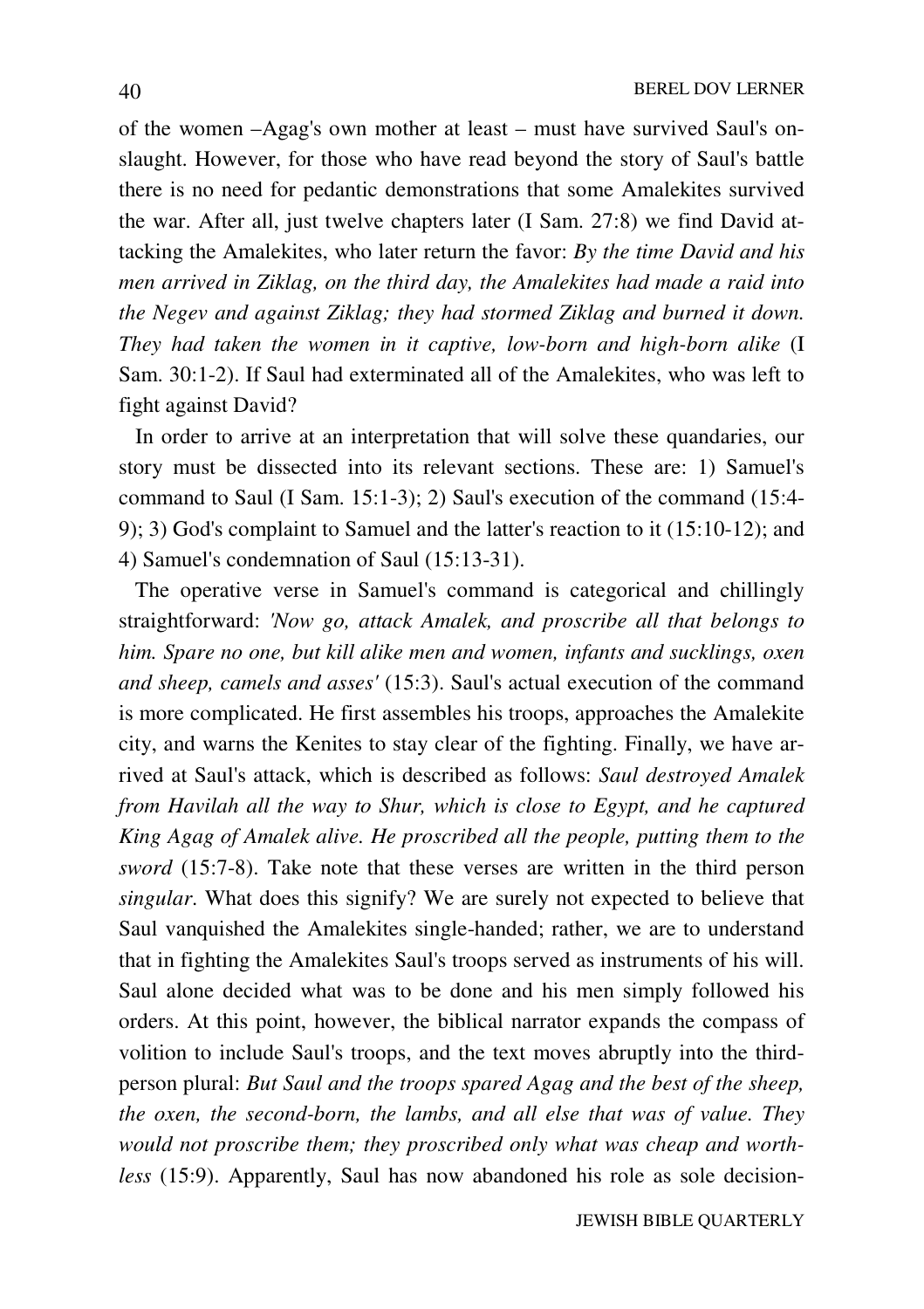maker and has allowed his troops to have their say in how things will be done.

 How does all of this relate to the prophetic critique of Saul's behavior? Samuel explicitly condemns Saul for not killing the animals – *'What is this bleating of sheep in my ears?'* (15:14) – and we should remember that Saul shared the decision to spare those animals with his troops. Ungraciously, Saul even tries to pin *all* of the responsibility for that misstep on his men and explains to Samuel: *the troops spared the choicest of the sheep and oxen for sacrificing to the Lord your God, and we proscribed the rest* (15:15). Saul is claiming that the troops sinned (third-person plural) by sparing the animals of their own prerogative; for his part, he was only personally involved in the proscription (first-person plural) of the remaining livestock. Saul later confesses to having been culpably weak in his leadership: *'I did wrong to transgress the Lord's command and your instructions; but I was afraid of the troops and I yielded to them'* (15:24). It seems clear that Saul's wrongdoing involved his (passive?) participation in actions which reflected the will of his troops. From my earlier analyses, we know that this consists, specifically, of sparing Agag and the livestock.

 The background developed above hardly contradicts conventional wisdom; now it is time to lower the exegetical boom. I have so far abstained from pointing out a glaring difference between Samuel's command and Saul's execution of it. While Samuel spares no words listing every section of the Amalekite population which must be destroyed, the verse describing Saul's execution of the command simply states: *He proscribed all the people, putting them to the sword* (15:8). Standard English usage would lead us to believe that the phrase *all the people* is just a briefer way of saying *men and women, infants and sucklings*. But is it?

 In our passage, the New Jewish Publication Society translation (from which I quote) uses the word "people" to translate the Hebrew word *am*. In Modern Hebrew, *am* has come to denote solely a "people" in the sense of a large ethnic community, and it is in this sense that Saul's destruction of the Amalekite *am* can be seen as an ancient instance of genocide. However, while scripture does sometimes use *am* in this way, the word often bears another meaning. Consider Genesis 14:16, which reports how Abraham and his men recovered captives taken in war: *he also brought back his kinsman Lot and his posses-*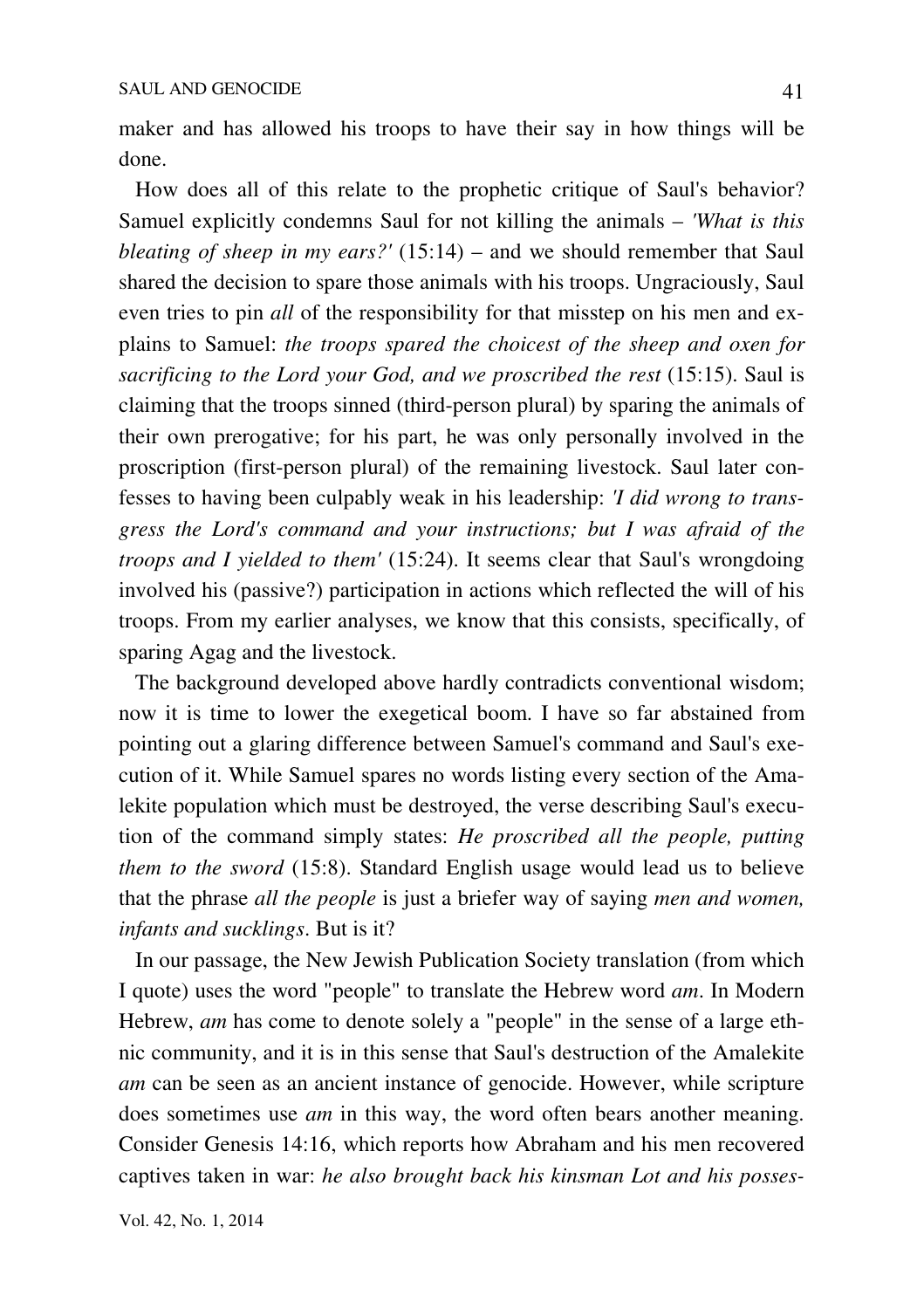*sions, and the women and the am*. Whatever is meant here by *am*, it certainly does not include women! Later, we read of Pharaoh setting off to overtake the escaping Israelites: *He ordered his chariot and took his am with him* (Ex. 14:6). Now Pharaoh presumably did not muster Egypt's women and children to do battle; the word *am* actually refers to the *six hundred of his picked chariots, and the rest of the chariots of Egypt, with officers in all of them* mentioned in the next verse. As soon as one starts looking for such instances, it becomes clear that scripture is full of verses in which the word *am* refers to a military force. The Book of Samuel itself uses *am* in this sense, as, for example, in the verse *Saul divided the am into three columns; at the morning watch they entered the camp and struck down the Ammonites* (I Sam. 11:11). Even the story of Saul's battle against Amalek offers clear instances of this additional usage. In the JPS version, the word consistently translated as "troops" (i.e., Saul's troops) is, in fact, *am*!

 All of the above points to the validity of a rather unconventional interpretation of our story. Saul did in fact kill all of the Amalekite *am*, that is to say, he put the Amalekite *warriors* to the sword, but he spared the noncombatants. It is no longer surprising that Agag's mother would live to mourn his death or that a few years later the Amalekite boys who were too young to fight Saul would grow up to do battle against David.

 Interestingly, this interpretation helps clarify a well-known *midrash*. According to the Babylonian Talmud (*Yoma* 22b), when Saul received the divine command to destroy the entire population of Amalek and their livestock, he began questioning its morality: "If human beings sinned, what [sin] have the cattle committed; and if the adults have sinned, what [harm] have the little ones done?"<sup>3</sup> A divine voice is said to have replied with a quotation from Ecclesiastes (7:16): *Don't overdo goodness*. This *midrash* does not quite make sense, given the standard understanding of the war against Amalek. We can understand why Saul is depicted as questioning the order to kill the cattle, since the cattle were in fact spared. But why would the author of the *midrash*  think that Saul was bothered by having to kill children? Given my interpretation, the *midrash* becomes more comprehensible: Saul spared both the cattle *and* the children – and, appropriately, it suggests that those decisions reflected his qualms about killing members of either category.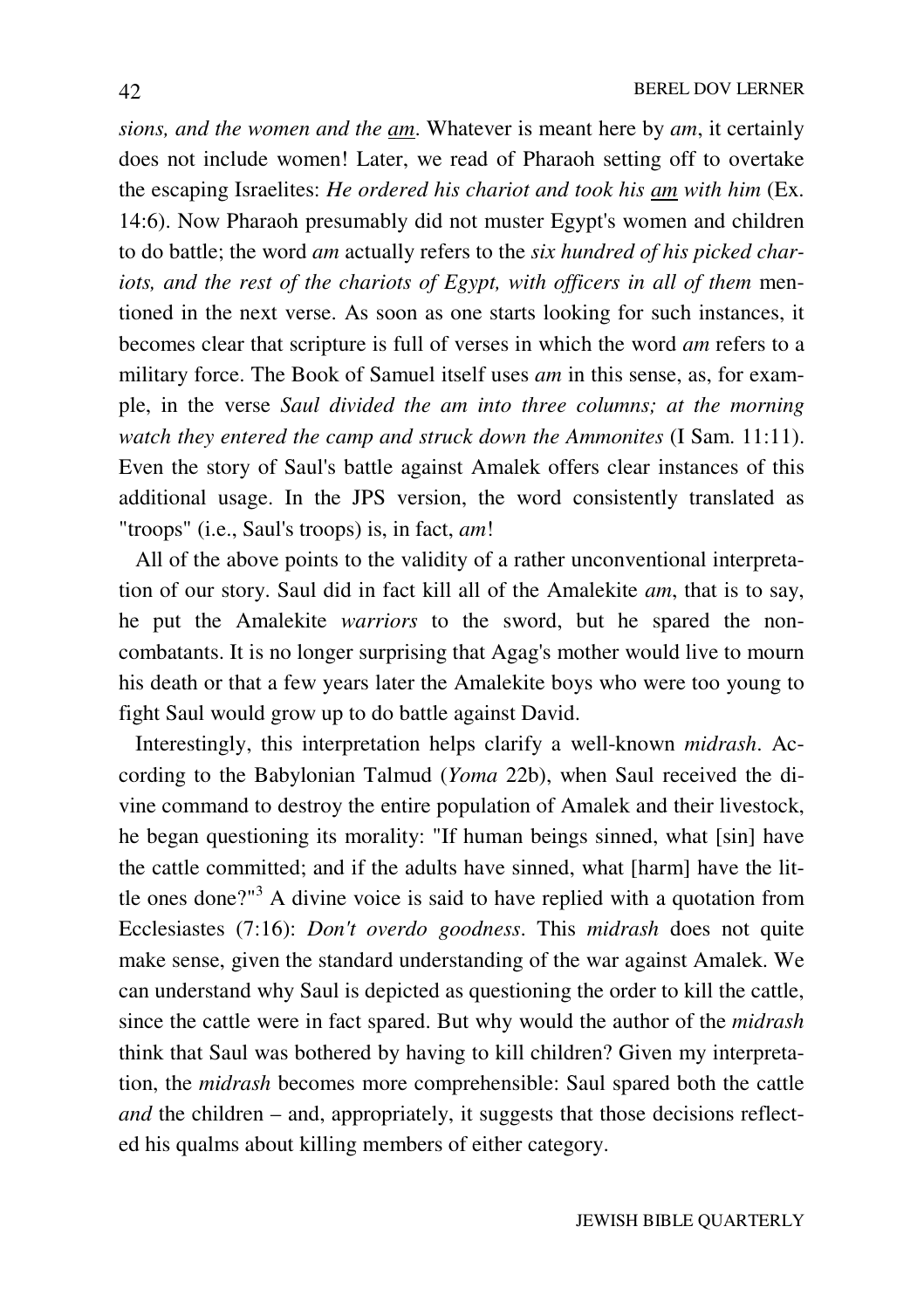All of this does, however, leave us with a tricky theological problem. Saul had been commanded by God to kill every Amalekite man, woman, and child, yet he only killed the warriors. One would think that this merciful bit of improvisation would have called down at least as much divine wrath as did the sparing of mere animals. However, Samuel (and presumably God Himself) seems completely untroubled by it!

 Since I believe my exegesis to be – up to this point – unimpeachable, I will build a somewhat radical theological conclusion upon it. As became clear above, Saul sinned by giving in to his warriors' desire to spare Agag and the livestock. The verse describing how the *am* was killed – and not the women and children – is written purely in terms of Saul's own (third-person singular) agency. Saul is blamed only for submitting to the will of his troops. Appropriately, Samuel chides him, *'You may look small to yourself, but you are the head of the tribes of Israel'* (15:17).

 When God orders a king to commit genocide, He evidently respects the monarch's prerogative to refuse. God thus has no complaint about Saul's unwillingness to kill women and children. This perhaps demonstrates a sensitivity to the moral predicament of a human being who is asked to play God. What God will not condone is a weak king, who simply yields to his troops' desire when – without any real ethical qualms to explain their behavior – they wish to save proscribed animals for a barbecue in defiance of God's express command. While my interpretation of the story hardly leaves us without moral and theological questions, I think it is still far more palatable than the standard exegesis.

 I shall conclude with a brief consideration of how my interpretation relates to a very recent discussion of the war with Amalek. In his latest book, *In*  God's Shadow: Politics in the Hebrew Bible,<sup>4</sup> political philosopher Michael Walzer uses the Amalek episode to illustrate one of his central theses, i.e., that in the Bible "God's interests are represented by His prophets, while the full and often contradictory set of human interests – personal, dynastic, and national – is represented by the king" (p. 67). Walzer compares Saul's reluctance to kill Agag with King Ahab's statesmanlike decision to spare the people of Aram and their king in order to achieve a negotiated peace (I Kgs. 20:34), a bit of human wisdom that was also condemned by a prophet (I Kgs. 20:42). My conclusion is perhaps more discriminating. Indeed, God's inter